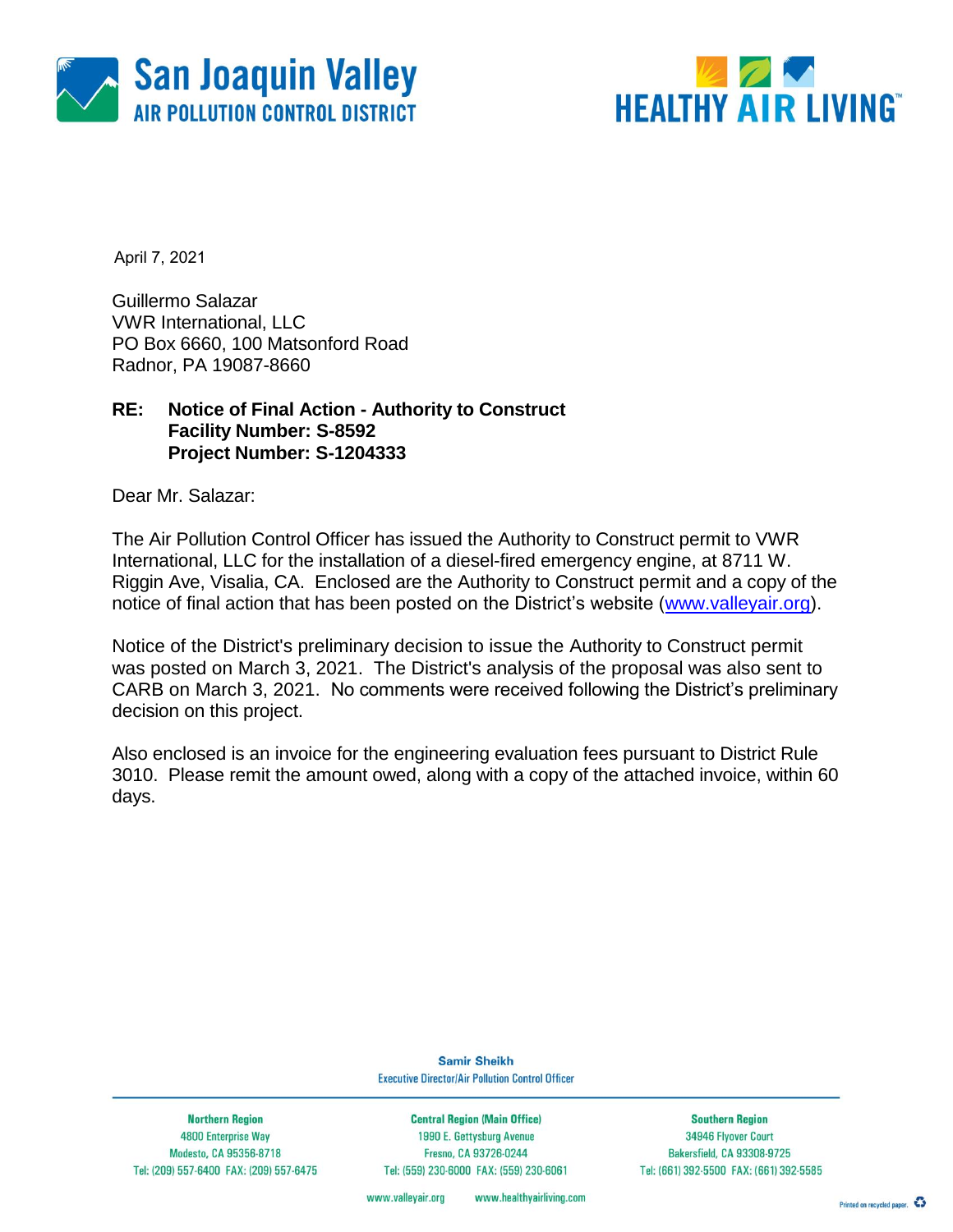April 7, 2021

Mr. Guillermo Salazar Page 2

Thank you for your cooperation in this matter. If you have any questions, please contact Mr. Leonard Scandura at (661) 392-5500.

Sincerely,

lma\_ hemo

Brian Clements Director of Permit Services

BC:SDD

**Enclosures** 

cc: Courtney Graham, CARB (w/ enclosure) via email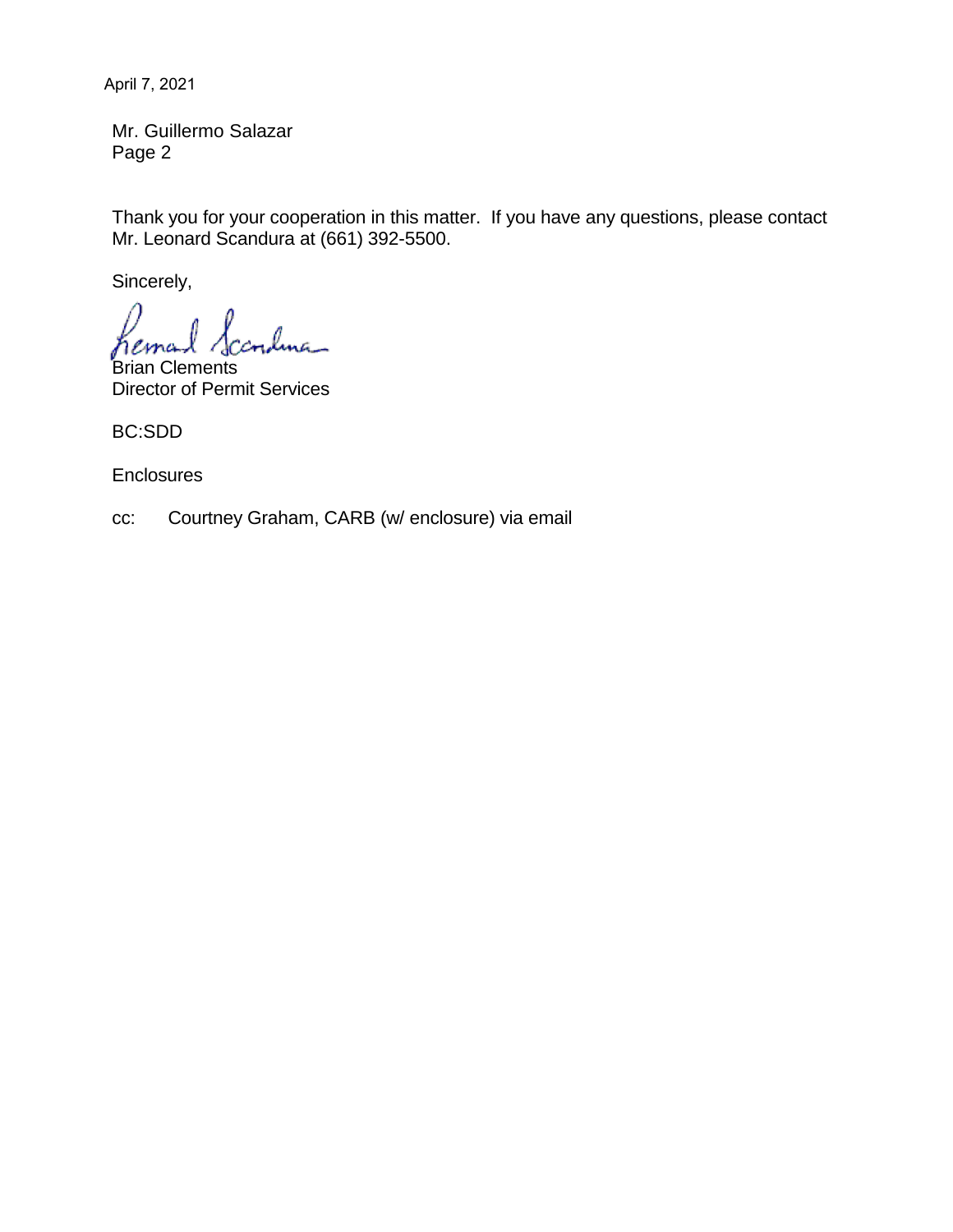



# **AUTHORITY TO CONSTRUCT (ATC)**

## *QUICK START GUIDE*

- 1. **Pay Invoice**: Please pay enclosed invoice before due date.
- 2. **Fully Understand ATC**: Make sure you understand ALL conditions in the ATC prior to construction, modification and/or operation.
- 3. **Follow ATC**: You must construct, modify and/or operate your equipment as specified on the ATC. Any unspecified changes may require a new ATC.
- 4. **Notify District**: You must notify the District's Compliance Department, at the telephone numbers below, upon start-up and/or operation under the ATC. Please record the date construction or modification commenced and the date the equipment began operation under the ATC. You may NOT operate your equipment until you have notified the District's Compliance Department. A startup inspection may be required prior to receiving your Permit to Operate.
- 5. **Source Test**: Schedule and perform any required source testing. See [http://www.valleyair.org/busind/comply/source\\_testing.htm](http://www.valleyair.org/busind/comply/source_testing.htm) for source testing resources.
- 6. **Maintain Records**:Maintain all records required by ATC. Records are reviewed during every inspection (or upon request) and must be retained for at least 5 years. Sample record keeping forms can be found at http://www.valleyair.org/busind/comply/compliance\_forms.htm.

By operating in compliance, you are doing your part to improve air quality for all Valley residents.

**For assistance, please contact District Compliance staff at any of the telephone numbers listed below.**

**Northern Region** 4800 Enterprise Way Modesto, CA 95356-8718 Tel: (209) 557-6400 FAX: (209) 557-6475 **Central Region (Main Office)** 

**Samir Sheikh Executive Director/Air Pollution Control Officer** 

1990 E. Gettysburg Avenue Fresno, CA 93726-0244 Tel: (559) 230-6000 FAX: (559) 230-6061

**Southern Region** 34946 Flyover Court Bakersfield, CA 93308-9725 Tel: (661) 392-5500 FAX: (661) 392-5585

www.healthyairliving.com www.valleyair.org

Printed on recycled paper.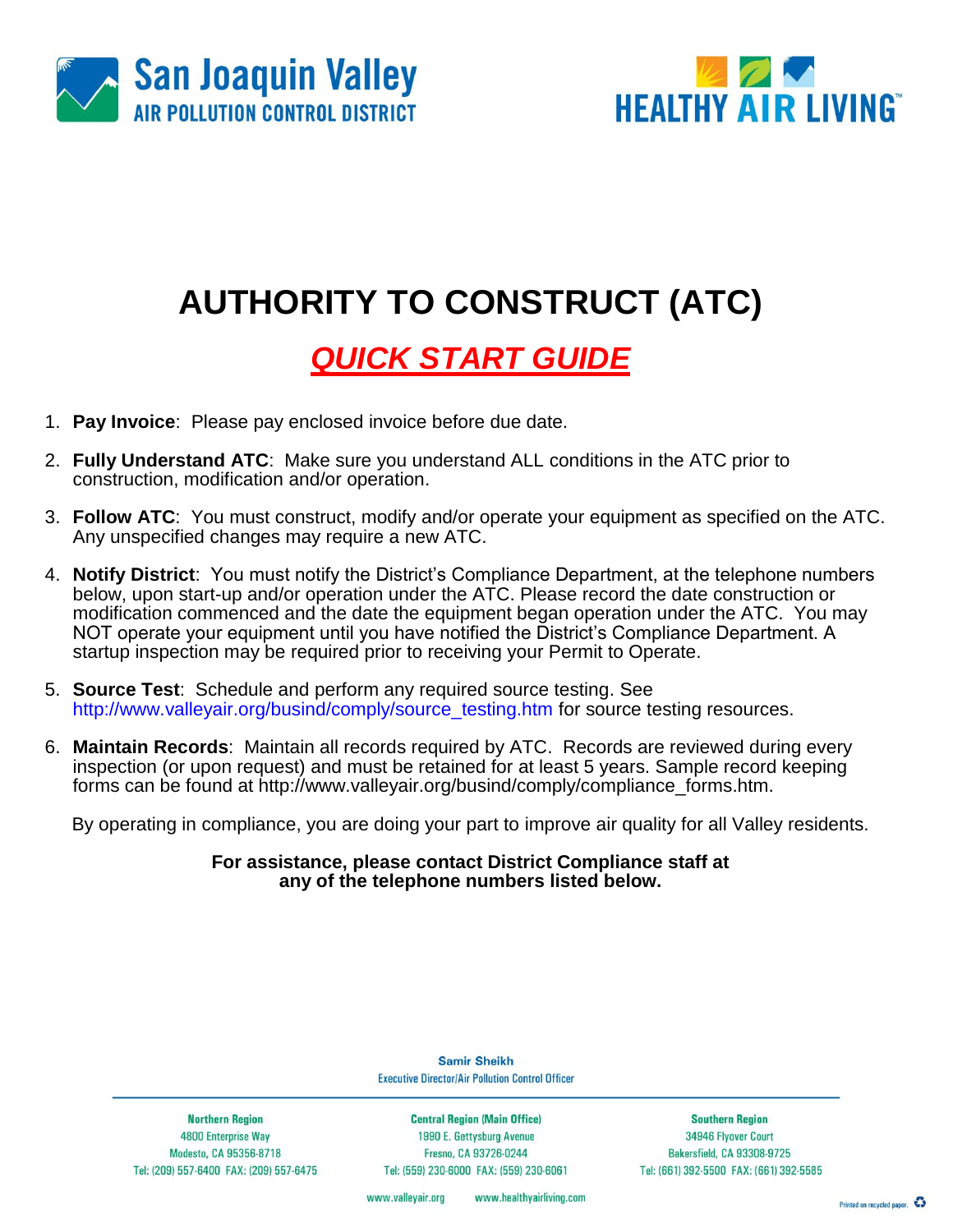



## **AUTHORITY TO CONSTRUCT**

**PERMIT NO:** S-8592-2-0 **ISSUANCE DATE:** 04/06/2021

**LEGAL OWNER OR OPERATOR:** VWR INTERNATIONAL LLC **MAILING ADDRESS:** 8711 W RIGGIN AVE VISALIA, CA 93291

**LOCATION:** 8711 W RIGGIN AVE VISALIA, CA 93291

### **EQUIPMENT DESCRIPTION:**

755 BHP (INTERMITTENT) CUMMINS MODEL QSX15-G9 TIER 2 CERTIFIED DIESEL-FIRED EMERGENCY STANDBY IC ENGINE POWERING AN ELECTRICAL GENERATOR

### **CONDITIONS**

- 1. No air contaminant shall be released into the atmosphere which causes a public nuisance. [District Rule 4102]
- 2. No air contaminant shall be discharged into the atmosphere for a period or periods aggregating more than three minutes in any one hour which is as dark as, or darker than, Ringelmann 1 or 20% opacity. [District Rule 4101]
- 3. Particulate matter emissions shall not exceed 0.1 grains/dscf in concentration. [District Rule 4201]
- 4. The exhaust stack shall vent vertically upward. The vertical exhaust flow shall not be impeded by a rain cap (flapper ok), roof overhang, or any other obstruction. [District Rule 4102]
- 5. This engine shall be equipped with a non-resettable hour meter with a minimum display capability of 9,999 hours, unless the District determines that a non-resettable hour meter with a different minimum display capability is appropriate in consideration of the historical use of the engine and the owner or operator's compliance history. [District Rule 4702 and 17 CCR 93115]
- 6. Only CARB certified diesel fuel containing not more than 0.0015% sulfur by weight is to be used. [District Rules 2201 and 4801, and 17 CCR 93115]
- 7. This engine shall be operated only for testing and maintenance of the engine, required regulatory purposes, and during emergency situations. Operation of the engine for maintenance, testing, and required regulatory purposes shall not exceed 50 hours per calendar year. [District Rules 2201, 4102, and 4702, and 17 CCR 93115]

#### CONDITIONS CONTINUE ON NEXT PAGE

**YOU MUST NOTIFY THE DISTRICT COMPLIANCE DIVISION AT (661) 392-5500 WHEN CONSTRUCTION IS COMPLETED AND PRIOR TO OPERATING THE EQUIPMENT OR MODIFICATIONS AUTHORIZED BY THIS AUTHORITY TO CONSTRUCT.** This is NOT a PERMIT TO OPERATE. Approval or denial of a PERMIT TO OPERATE will be made after an inspection to verify that the equipment has been constructed in accordance with the approved plans, specifications and conditions of this Authority to Construct, and to determine if the equipment can be operated in compliance with all Rules and Regulations of the San Joaquin Valley Unified Air Pollution Control District. Unless construction has commenced pursuant to Rule 2050, this Authority to Construct shall expire and application shall be cancelled two years from the date of issuance. The applicant is responsible for complying with all laws, ordinances and regulations of all other governmental agencies which may pertain to the above equipment.

Samir Sheikh, Executive Director / APCO

 $\int$ 

Brian Clements, Director of Permit Services S-8592-2-0 : Apr 6 2021 11:22AM -- DAVIDSOS : Joint Inspection NOT Required

Southern Regional Office • 34946 Flyover Court • Bakersfield, CA 93308 • (661) 392-5500 • Fax (661) 392-5585